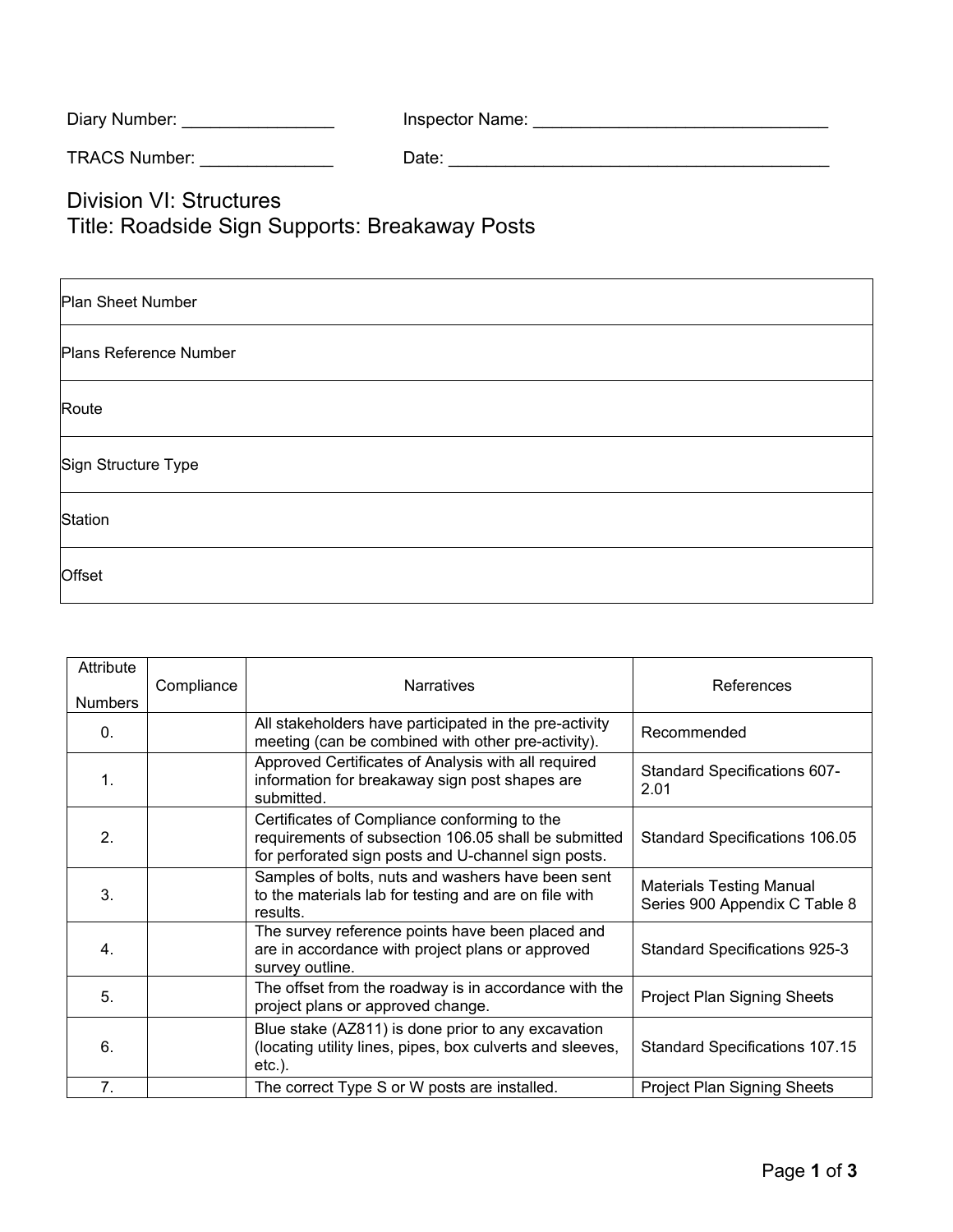| 8.  |                              | The concrete foundation dimensions are in                                                                                                                                     | Signing and Marking Standard<br>Drawings S-5 |
|-----|------------------------------|-------------------------------------------------------------------------------------------------------------------------------------------------------------------------------|----------------------------------------------|
|     | accordance with the details. |                                                                                                                                                                               | Signing and Marking Standard<br>Drawings S-6 |
| 9.  |                              | The concrete used for Breakaway Sign Post<br>foundations Shall be Class "B", (Except Utility<br>concrete may be used for foundations post stub sizes<br>S3x5.7, and S4x7.7.). | Standard Specifications 607-<br>2.05         |
| 10. |                              | 8 Vertical bars were placed using the correct size<br>bars and 0.25" Plain Wire Spiral 6" Pitch with 3 flat<br>turns to hold the cage together.                               | Signing and Marking Standard<br>Drawings S-5 |
|     |                              |                                                                                                                                                                               | Signing and Marking Standard<br>Drawings S-5 |
| 11. |                              | The sign post base is centered in the concrete<br>foundation and plumb.                                                                                                       | Signing and Marking Standard<br>Drawings S-6 |
|     |                              |                                                                                                                                                                               | Standard Specifications 607-3                |
| 12. |                              | On flat ground, the concrete foundation top is finished<br>as a dome (mounded) for the water to flow away from                                                                | Signing and Marking Standard<br>Drawings S-5 |
|     |                              | the center. On slopes, the concrete foundation top is<br>slightly mounted above grade.                                                                                        | Signing and Marking Standard<br>Drawings S-6 |
|     |                              | The post stub protrudes a maximum of 4" above the                                                                                                                             | Signing and Marking Standard<br>Drawings S-5 |
| 13. |                              | top of the foundation.                                                                                                                                                        | Signing and Marking Standard<br>Drawings S-6 |
| 14. |                              | The plate slots in the breakaway base plate are<br>beveled in the correct direction for right and left<br>shoulders.                                                          | Signing and Marking Standard<br>Drawings S-5 |
|     |                              |                                                                                                                                                                               | Signing and Marking Standard<br>Drawings S-6 |
| 15. |                              | All plate notches are saw cut, except that flame<br>cutting is permitted provided all edges are ground<br>and galvanized.                                                     | Standard Specifications 607-<br>2.02         |
| 16. |                              | All plate holes are drilled and galvanized.                                                                                                                                   | Standard Specifications 607-<br>2.02         |
| 17. |                              | All galvanizing runs and beads are removed around<br>the washer area.                                                                                                         | Signing and Marking Standard<br>Drawings S-5 |
|     |                              |                                                                                                                                                                               | Signing and Marking Standard<br>Drawings S-6 |
| 18. | shims per bolt maximum).     | The sign posts are plumb using shims as required (4                                                                                                                           | Signing and Marking Standard<br>Drawings S-5 |
|     |                              |                                                                                                                                                                               | Signing and Marking Standard<br>Drawings S-6 |
| 19. |                              | The breakaway plate bolts are tightened to the                                                                                                                                | Signing and Marking Standard<br>Drawings S-5 |
|     |                              | correct torque.                                                                                                                                                               | Signing and Marking Standard<br>Drawings S-6 |
| 20. |                              | The post cut length is located a minimum of 3-1/2"<br>below the bottom of the sign panel for W-Shape.                                                                         | Signing and Marking Standard<br>Drawings S-4 |
| 21. |                              | The post cut length is located a minimum of 2-7/8"<br>below the bottom of the sign panel for S-Shape.                                                                         | Signing and Marking Standard<br>Drawings S-6 |